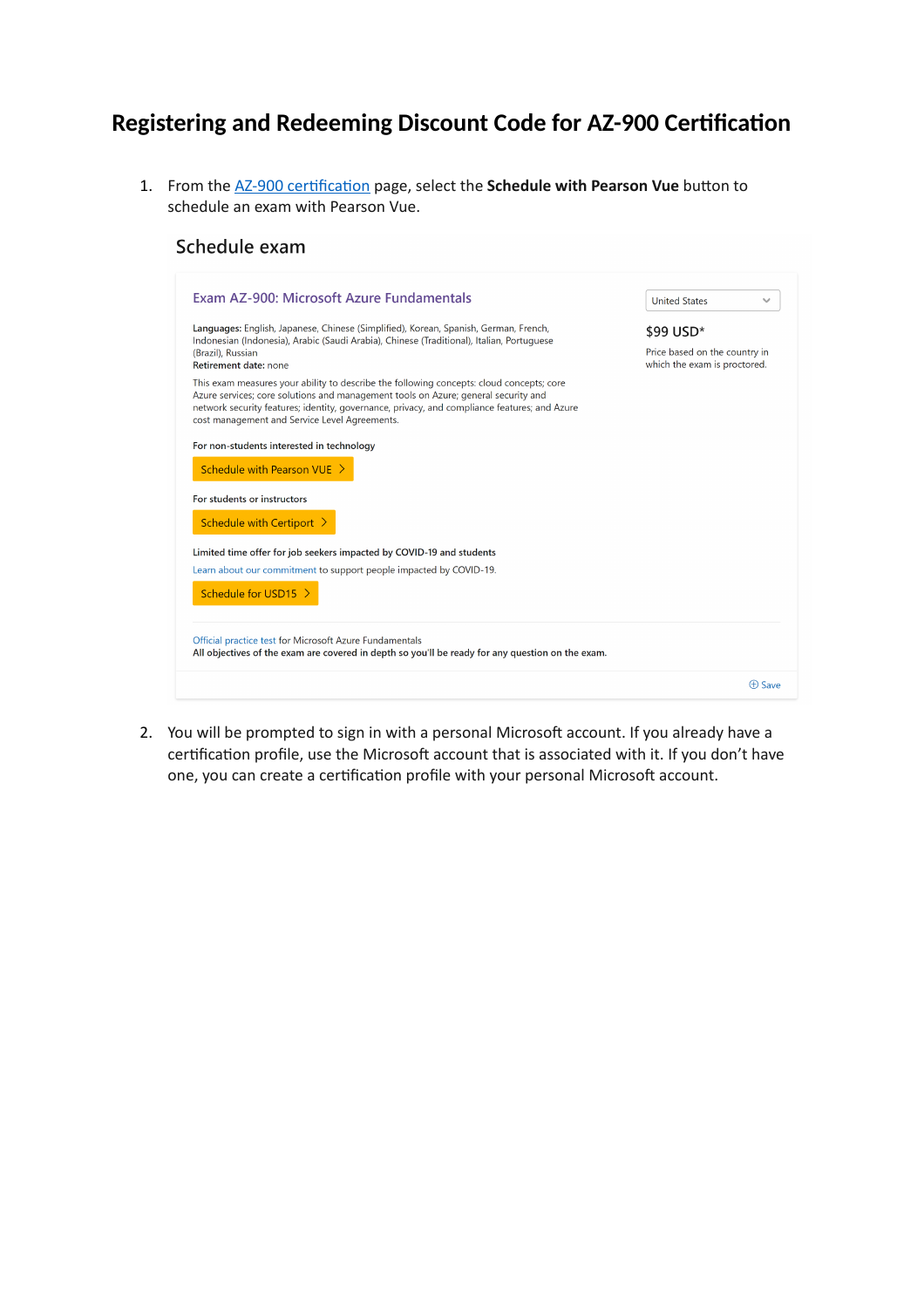| <b>Nicrosoft</b><br>Sign in |                                                |             |  |
|-----------------------------|------------------------------------------------|-------------|--|
| Email, phone, or Skype      |                                                |             |  |
| No account? Create one!     |                                                |             |  |
|                             | Sign in with Windows Hello or a security key ? |             |  |
| Sign-in options             |                                                |             |  |
|                             |                                                | <b>Next</b> |  |
|                             |                                                |             |  |

3. Provide your legal name and contact information or verify that it is up to date. Make sure that your name matches what is on the identification you will present at your scheduled exam appointment; if it doesn't match, you will not be able to sit for the exam. Once your profile is complete, select "Save and continue" (or "Continue" if you are verifying).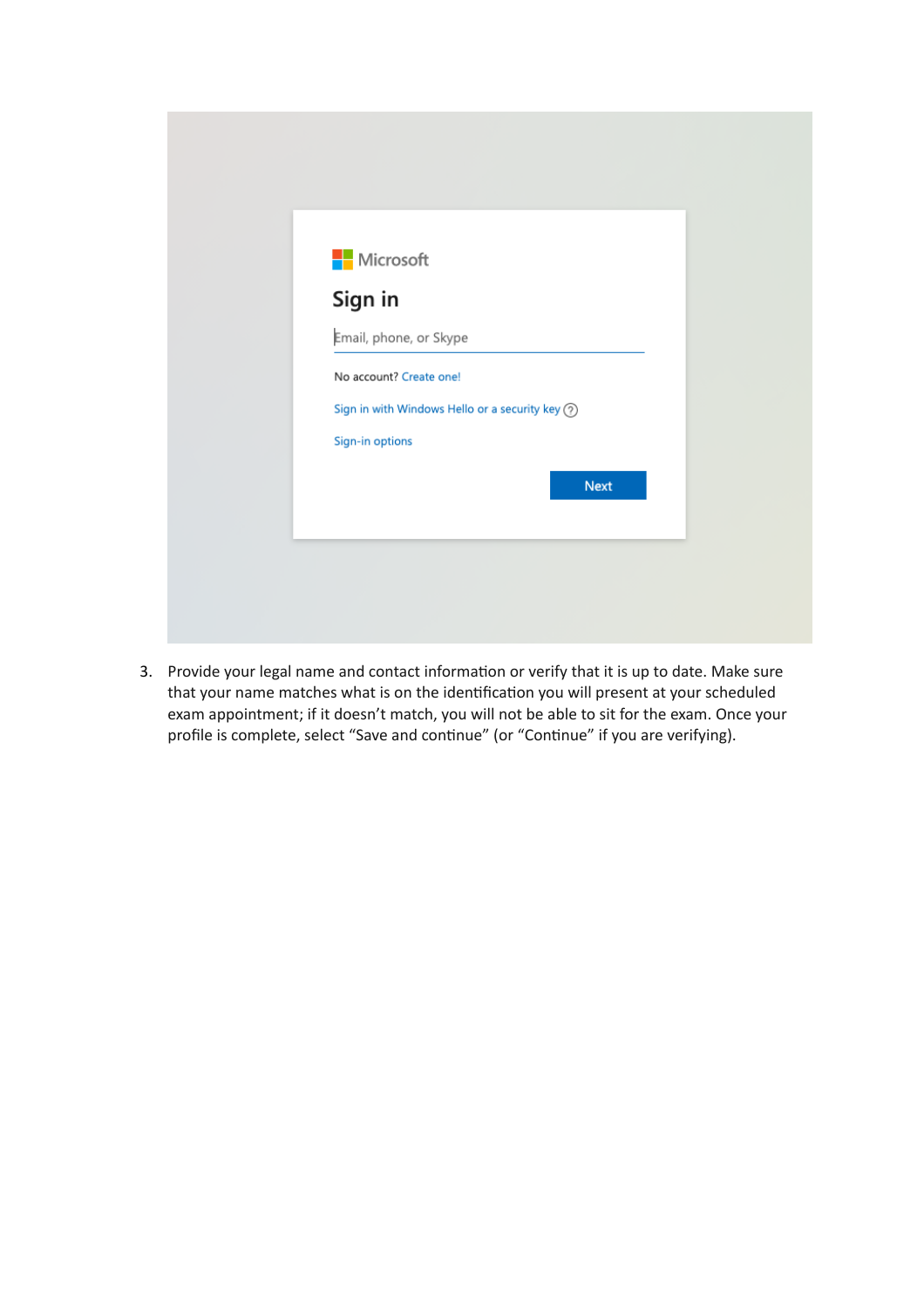| Microsoft<br>Learning                                 | Your Dashboard                                                        |                                                                                                                                                                                          |                           |          |                                  | <b>Hello</b> Firstname!<br>username@outlook.com<br>MCID 99999999 |
|-------------------------------------------------------|-----------------------------------------------------------------------|------------------------------------------------------------------------------------------------------------------------------------------------------------------------------------------|---------------------------|----------|----------------------------------|------------------------------------------------------------------|
| <b>Certification Profile</b><br><b>Exam Discounts</b> | Certification Profile 2<br>Profile                                    | Linked account                                                                                                                                                                           |                           |          |                                  |                                                                  |
|                                                       |                                                                       | (i) Please verify that your information is up-to-date. Edit Profile                                                                                                                      |                           |          |                                  |                                                                  |
|                                                       | Legal name <sup>7</sup><br>Firstname Lastname<br>Job Title *<br>Other |                                                                                                                                                                                          |                           |          | *Required fields<br>$\checkmark$ |                                                                  |
|                                                       |                                                                       |                                                                                                                                                                                          |                           |          |                                  |                                                                  |
|                                                       | Address 1 *<br>123 Fake St                                            |                                                                                                                                                                                          |                           |          |                                  |                                                                  |
|                                                       | Address 2                                                             |                                                                                                                                                                                          |                           |          |                                  |                                                                  |
|                                                       | Address 3                                                             |                                                                                                                                                                                          |                           |          |                                  |                                                                  |
|                                                       | City *                                                                |                                                                                                                                                                                          | Country *                 |          |                                  |                                                                  |
|                                                       | Seattle<br>State *                                                    |                                                                                                                                                                                          | <b>United States</b><br>U |          |                                  |                                                                  |
|                                                       |                                                                       |                                                                                                                                                                                          | Postal code *             |          |                                  |                                                                  |
|                                                       | Washington                                                            | $\checkmark$                                                                                                                                                                             | 98000                     |          |                                  |                                                                  |
|                                                       | Country code *<br>United States v                                     | Area code *<br>206                                                                                                                                                                       | Phone number *<br>3211234 | Ext      |                                  |                                                                  |
|                                                       | Contact Email *                                                       |                                                                                                                                                                                          |                           |          |                                  |                                                                  |
|                                                       | username@outlook.com                                                  |                                                                                                                                                                                          |                           |          |                                  |                                                                  |
|                                                       | Preferred language *                                                  |                                                                                                                                                                                          |                           |          |                                  |                                                                  |
|                                                       | English                                                               |                                                                                                                                                                                          | $\checkmark$              |          |                                  |                                                                  |
|                                                       | tips, and exclusive offers.                                           | I would like to hear from Microsoft about products, services, and events, including the latest solutions,                                                                                |                           |          |                                  |                                                                  |
|                                                       |                                                                       | I would like to hear from Microsoft Partners, or Microsoft on their behalf, about their products, services,<br>and events. I consent to share or use my details with Microsoft Partners. |                           |          |                                  |                                                                  |
|                                                       |                                                                       | I have read and agree to the Terms of Use and Privacy & Cookies statement. *                                                                                                             |                           |          |                                  |                                                                  |
|                                                       |                                                                       |                                                                                                                                                                                          |                           | Continue |                                  |                                                                  |

4. On the next screen, employees of certain companies and attendees of some Microsoft events can claim discounts. You can skip this page by clicking the Schedule Exam button.